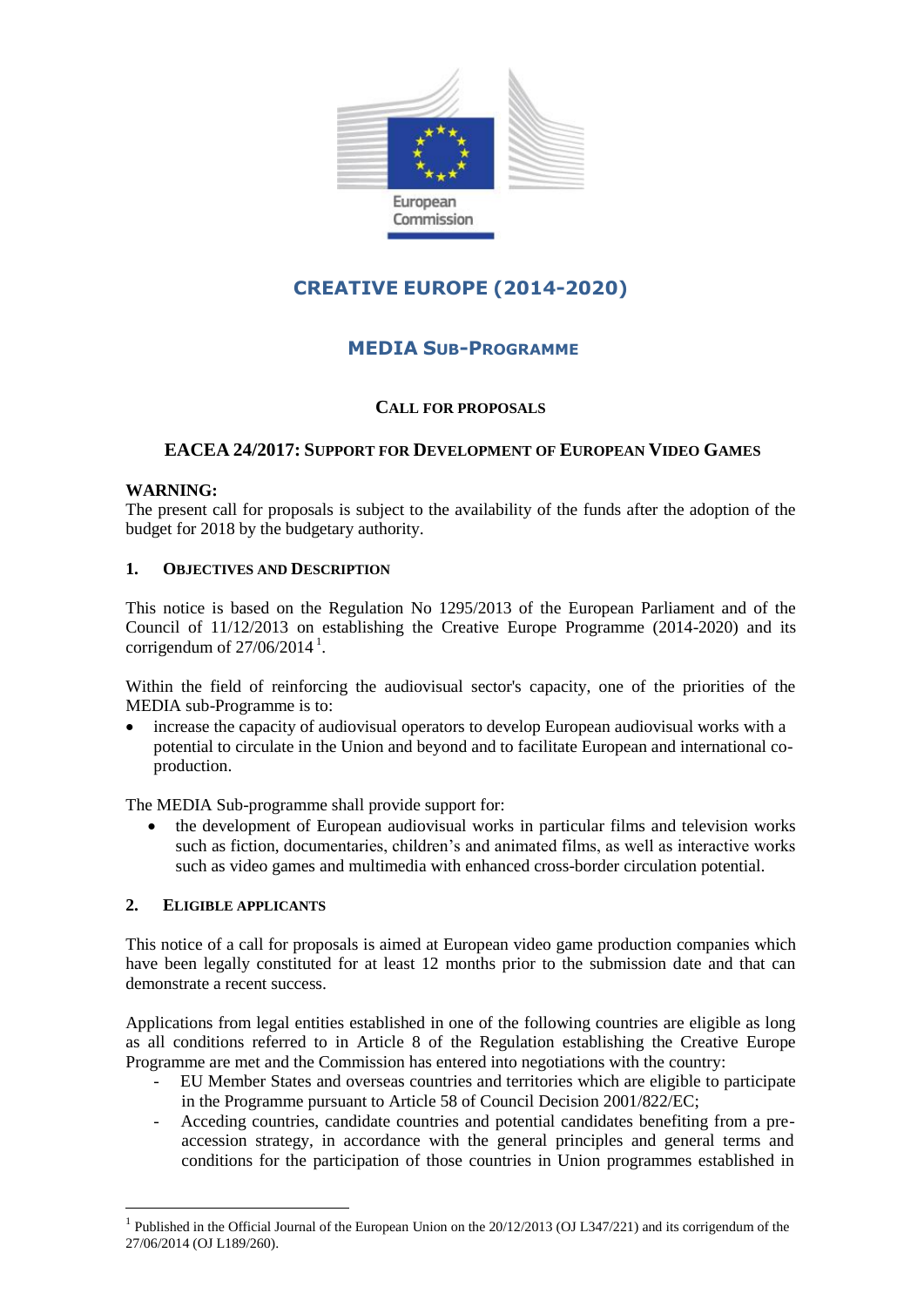the respective Framework Agreements, Association Council Decisions or similar agreements;

- EFTA countries which are members of the EEA, in accordance with the provisions of the EEA Agreement;
- The Swiss Confederation, on the basis of a bilateral agreement to be concluded with that country;
- Countries covered by the European Neighbourhood Policy in accordance with the procedures established with those countries following the framework agreements providing for their participation in European Union programmes;

The Programme shall also be open for bilateral or multilateral cooperation actions targeted at selected countries or regions on the basis of additional appropriations paid by, and specific arrangements to be agreed upon with, those countries or regions.

Proposals from applicants in non EU countries may be selected, provided that, on the date of the award decision, agreements have been signed setting out the arrangements for the participation of those countries in the programme established by the Regulation referred to above.

# **3. ELIGIBLE ACTIONS**

Only the activities relating to the development phase for the following projects are eligible:

- Narrative storytelling video games regardless of platform or expected distribution method. In all cases the video game must be intended for commercial exploitation.

The call for proposals has one deadline. The application for support must be submitted and received between the date of the publication of the call for proposals and 08/03/2018**,** 12.00 noon (midday Brussels time).

The duration of the project is until 36 months from the start date of the action.

#### **4. AWARD CRITERIA**

Points will be allocated out of a total of 100 on the basis of the following weighting:

Quality and content activities (20 points)

 Quality of the content, the storytelling of the project and originality of the concept against existing works

Innovative character of the project (20 points)

 Innovation i.e. the extent to which the project pushes the boundaries of the existing offer proposing "cutting edge" techniques and content

Relevance and European added-value (20 points)

 The development strategy and potential for European international exploitation (including management of IP rights)

Dissemination of project results (20 points)

 The distribution, communication and marketing strategy and suitability for the target audience including accessibility features

Organisation of the project team (10 points)

 Distribution of the roles and responsibilities of the creative team vis-à-vis the specific objectives of the proposed action

Impact and sustainability (10 points)

 The financing strategy for the development and production and the feasibility potential of the project